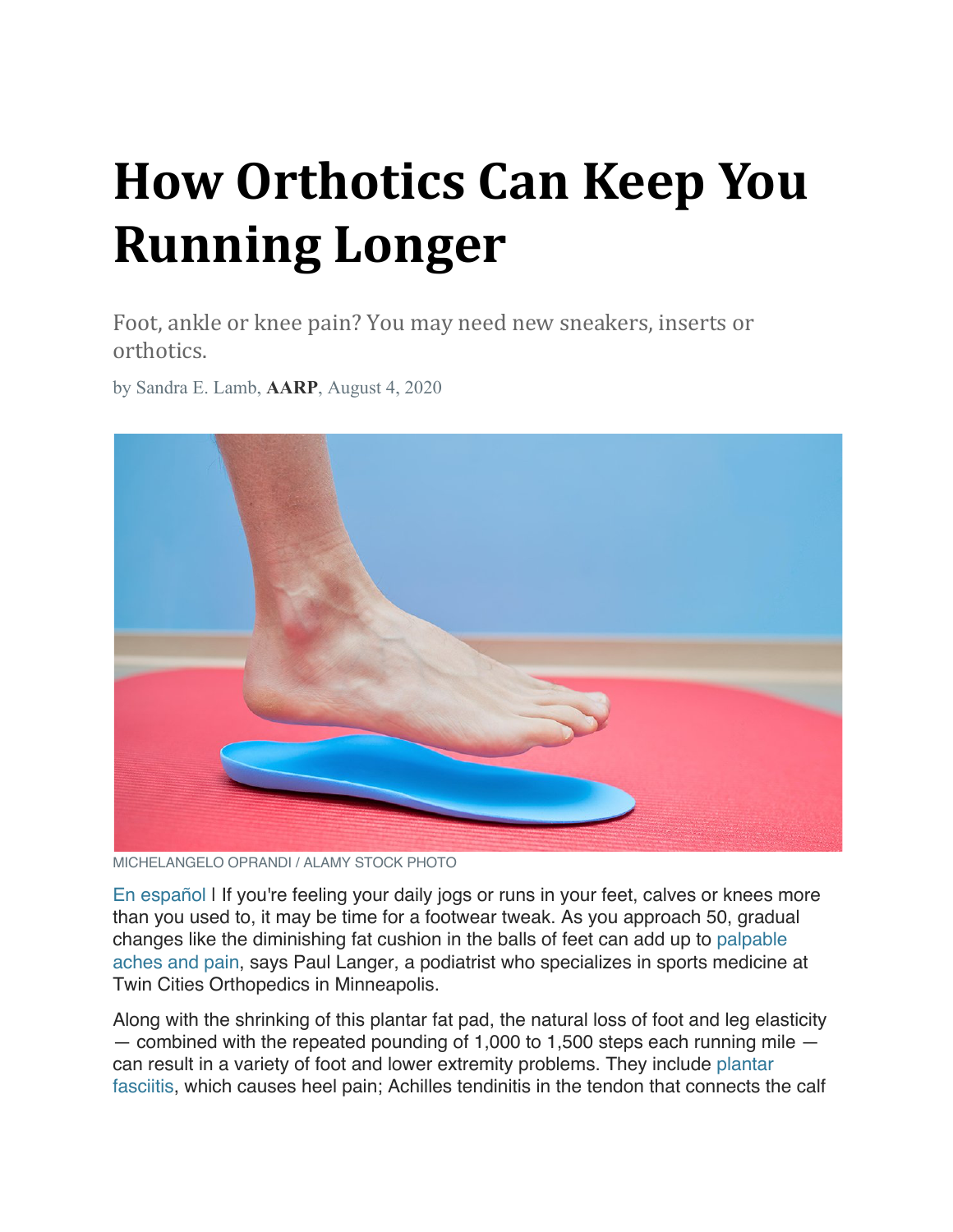muscle to the heel bone; arthritis in the big-toe joint; and metatarsalgia of the forefoot, which causes pain in the ball of the foot.

The good news? Proper temporary orthotics can ease or eliminate pain from most of these problems, and they can also help those whose lifelong flat feet or high arches start to create later-in-life aches. Permanent in-shoe aids can also help runners who have body irregularities, like one leg being longer than the other.

# Finding the right fit for you

That said, finding the right insert may take a little trial and error. "I always tell my patients that prescribing orthotics isn't like prescribing medication," Langer says. "We don't know the right dosage, and that's partly because we can't tell when the patient is comfortable. And we don't know what kind of pressure relief or correction is needed to make someone's pain go away." He adds, "Each person is very individual, as far as how they might respond to footwear changes, or what we call 'biomechanical intervention.' "

To get started, you'll want to visit a podiatrist — ideally one practicing sports medicine. The American Podiatric Medical Association (apma.org) website lists podiatrists who are also members of the American Academy of Podiatric Sports Medicine. Take your current pair of running shoes and socks to your first appointment. A study done in Australia pointed out that between 68 and 78 percent of the population are wearing shoes that don't fit them properly. A podiatrist can check yours to see if they are the right fit for your feet, notes Kathleen Stone, a podiatrist and former APMA president.

## **What a pressure mat can tell you**

From there, diagnosing runners' foot problems has become much easier and more accurate with the computerized pressure mat, which most sports podiatrists are now using to check their patients' barefoot walking gait and running gait — both shoeless and in their running shoes.

Movement patterns, Langer says, "are as unique as our signature." Our bodies are programmed to move in a way that is most metabolically efficient and least painful. Changing a patient's natural running pattern isn't practical for older runners, experts agree. "I've had lots of patients come in with metatarsal tissue issues, or stress fractures, because they changed their running form," Langer says. "Sometimes I use the computerized pressure mat to help educate my patients about why and when they are having pain."

# **Tips for Avoiding Running Injuries**

*Smart steps to take to save your feet* 

*Get the right shoes.*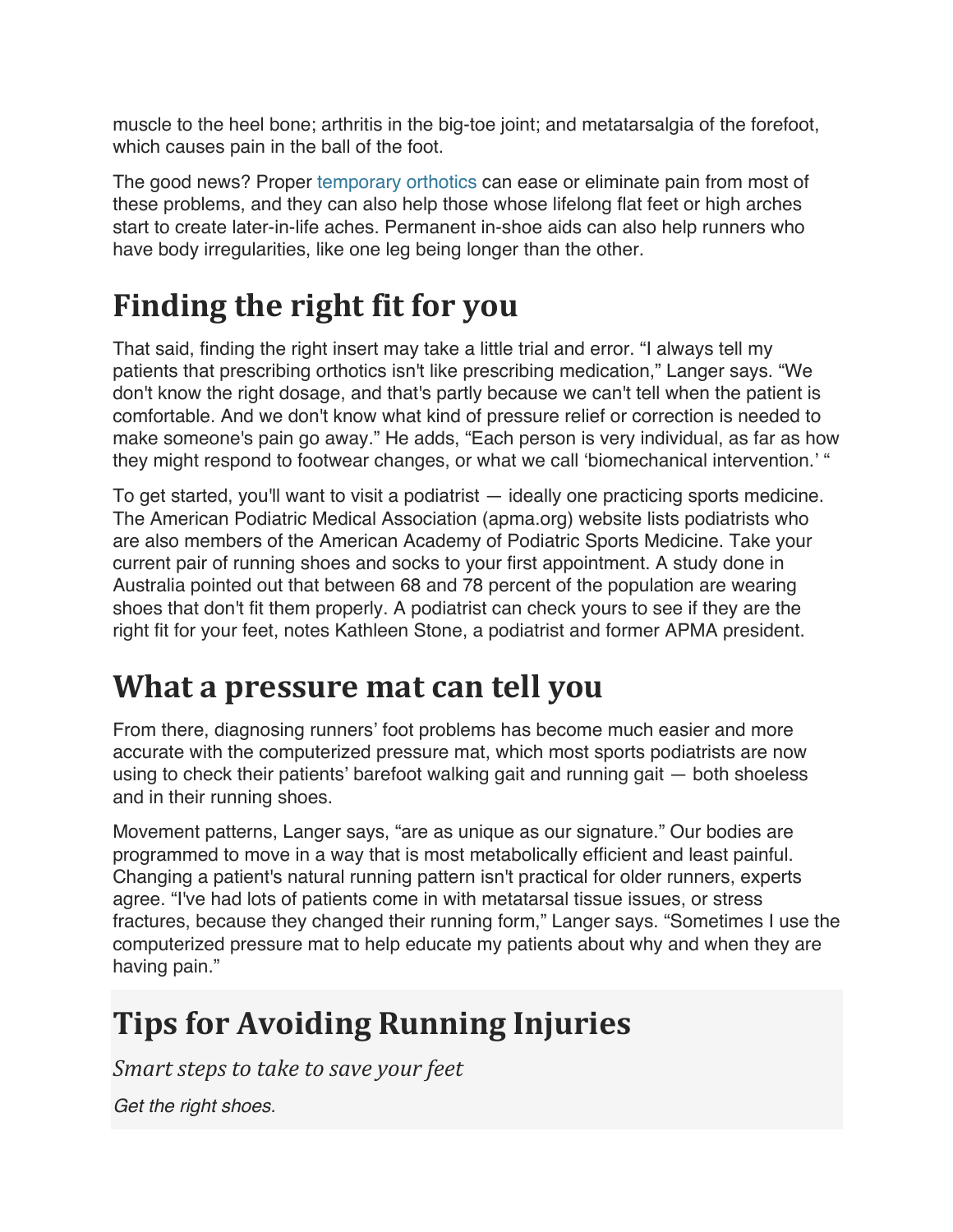Use the foot scanner at a good running shoe store to get an accurate size and shoe type. From there, try on several pairs and choose what feels most comfortable. Also consider buying two pairs: Research indicates that alternating running shoes on a regular basis helps to avoid injuries.

#### *Stretch — and strengthen.*

While both strength training and post-run stretching are important for runners, strength training can be more critical for avoiding injury, Langer says. Achilles tendinitis, one of the most common injuries for runners over 40, for instance, can be cured in six to eight weeks by doing eccentric calf raises or Achilles tendon exercises, which also improve elasticity.

Both Langer and Stone stress the importance of using as little correction as will make the patient comfortable. "I rarely use [custom] orthotics as a starting point," Langer says, "and I rarely use them by themselves."

Sometimes a new sneaker is all that's needed. Trying on different types of shoes, then analyzing the foot strike on the pressure mat, can help identify issue-solving styles, Langer says. A stiffer shoe, for example, stabilizes the midfoot best, taking some pressure off an arthritic big-toe joint.

### **Moving up to OTC inserts or orthotics**

While flat-footed and high-arched patients usually benefit from custom-made orthotics worn in their running shoes, temporary, over-the-counter (OTC) shoe inserts can often solve other problems. Langer says he classifies solutions into short-term, medium-term and long-term (or permanent). There's research, for example, indicating OTC insoles can reduce the strain on the plantar fascia by 25 to 35 percent. And treatment for this problem is usually short-term.

Arthritis, on the other hand, is a lifelong condition that may get worse over time. So the arthritic patient may need both a more structured shoe and custom orthotics to help reduce pain and improve function. Studies have shown that 67 percent of those with arthritis have less pain in a more structured shoe that has a forefoot rocker. Hoka One One and New Balance, among other brands, both have shoes with this feature.